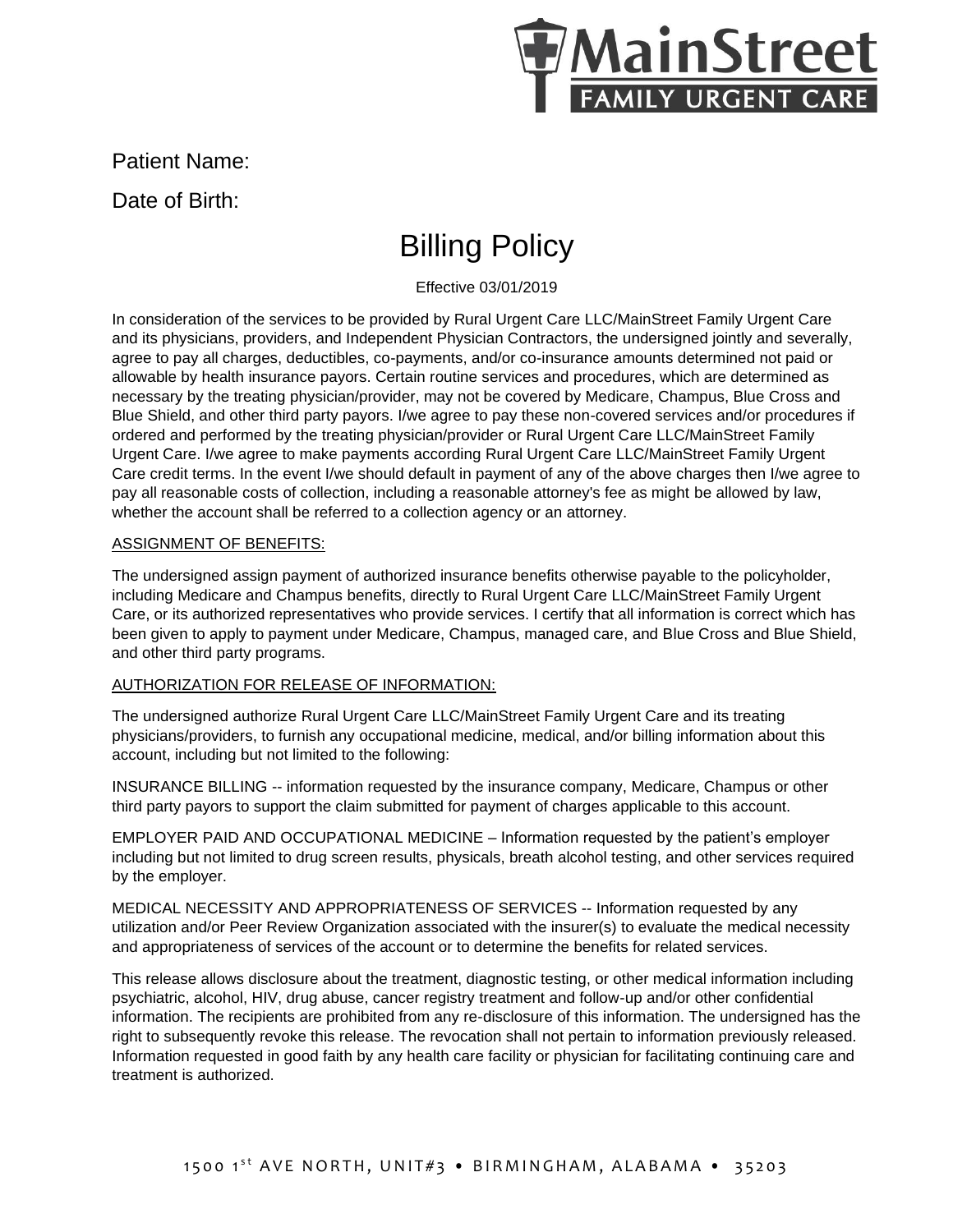

## PAYMENT OPTONS:

Prior to receiving service, all patients must pay their copay. For any remaining balance or unpaid copays, patients may select one of two options:

I elect to pay my copay today and I authorize Rural Urgent Care LLC / MainStreet Family Urgent Care to keep my signature on file and to charge my Visa, MasterCard, Discover or American Express indicated below:

 **Any balance Due, Recurring Charges, and Charges as they are Due**

## Last Four of Card Number: Card Expiration Date:

\_\_\_\_\_\_\_\_\_\_\_\_\_\_\_\_\_\_\_\_\_\_\_\_\_\_\_\_\_\_\_\_\_\_\_\_\_\_\_\_\_\_\_\_\_\_\_\_\_\_\_\_

\_\_\_\_\_\_\_\_\_\_\_\_\_\_\_\_\_\_\_\_\_\_\_\_\_\_\_\_\_\_\_\_\_\_\_\_\_\_\_\_\_\_\_\_\_\_\_\_\_\_\_\_

I authorize Rural Urgent Care LLC / MainStreet Family Urgent Care/KidsStreet Urgent Care to process my credit card for any balance not paid (including unpaid copays) by insurance up to a limit of \$125. I understand that if my balance is \$5 or less I will not receive notification prior to my card being processed. I authorize Rural Urgent Care LLC to transfer any remaining balance to my responsibility 120 days from the date of service. I understand this form is valid unless I cancel this authorization by written notice. If I choose to cancel this form, I assume responsibility for paying my charges in full. I am authorized to have charges made t othis card.

------------------------------------------------------------------------------------------------------------------------------------------------

-----------------------------------------------------------------------------------------------------------------------------------------------

## Patient Name

Cardholder Name

I elect to make a Patient Estimate of \$\_\_\_\_\_\_\_.

For balances greater than \$5.00, patients will receive one written statement at the mailing address they provide.

Any balance unpaid 30 days after your insurance processes or 120 days from the date of service, whichever occurs first, may be sent to a collections agency at any time.

All "Self-Pay" or "Time-of-Service" patient balances are due at the time of service.

Any overpayment will be held as credit on the account unless a refund is requested in writing by the patient.

All returned checks or charges disputed with merchant services will result in a fee of \$30.00 to the guarantor.

By providing my electronic signature below, I acknowledge that I have read and accept Rural Urgent Care LLC/MainStreet Family Urgent Care/KidsStreet Urgent Care's Notice of Privacy Practices and Billing Policy. I authorize them to process my payment as indicated above.

X\_\_\_\_\_\_\_\_\_\_\_\_\_\_\_\_\_\_\_\_\_\_\_\_\_\_\_\_\_\_\_\_\_\_\_\_\_\_\_\_\_\_\_ \_\_\_\_\_\_\_\_\_\_\_\_\_\_\_\_\_\_\_\_

Signature of Responsible Party **Date** Date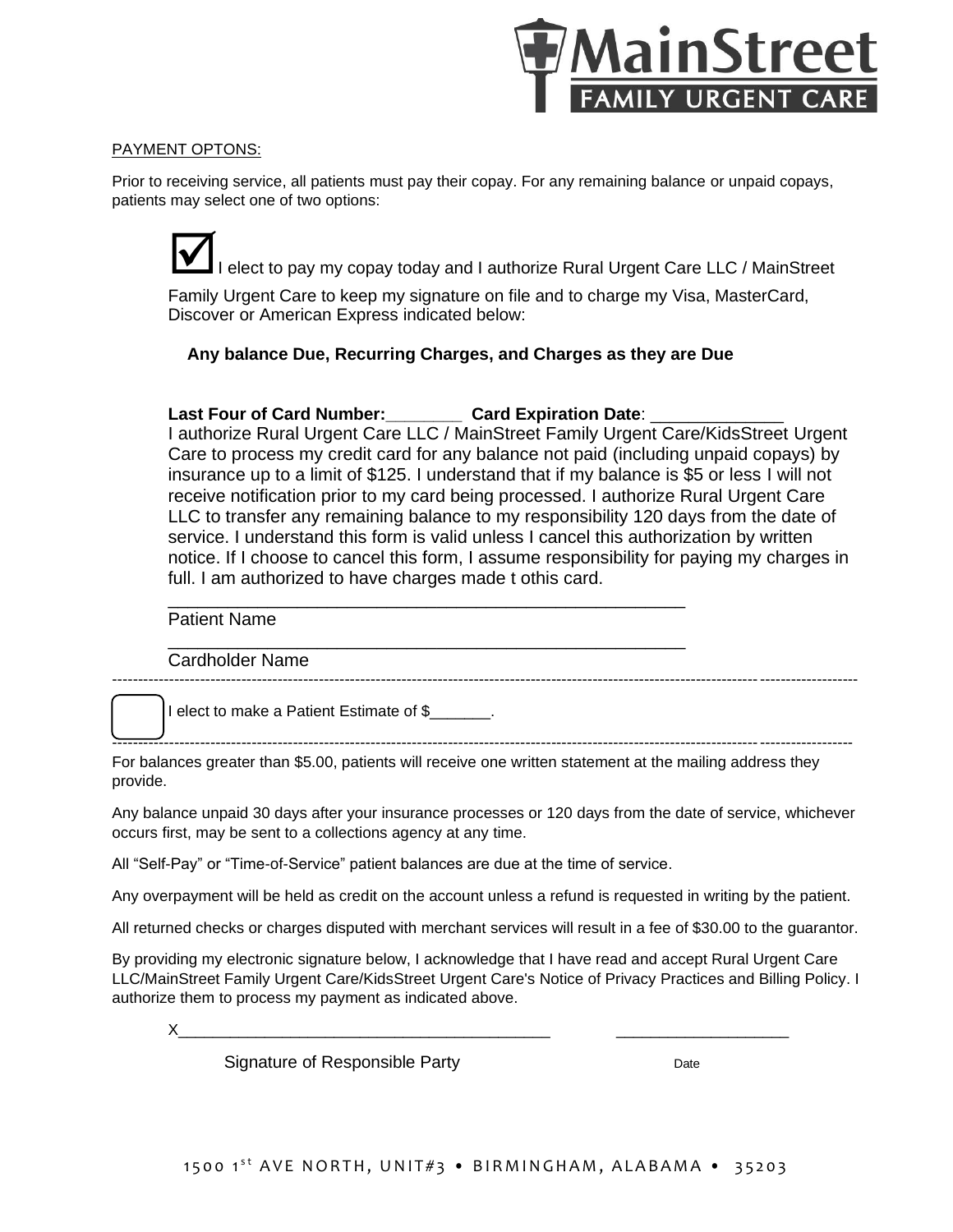

#### Last Update: 6/25/2021

## **Terms and Conditions and HIPPA AUTHORIZATION (this document "Terms" and/or "Term and Conditions")**

IF YOU ARE EXPERIENCING A MEDICAL EMERGENCY, YOU SHOULD DIAL "911" IMMEDIATELY.

"Company", "we", "us", "our" shall mean Rural Urgent Care, LLC and its parent companies, subsidiaries, and affiliates. In North Carolina "Company", "we", "us", "our" shall also collectively include MainStreet and KidsStreet of North Carolina, PLCC, in addition to Rural Urgent Care, LLC and its parent companies, subsidiaries, and affiliates.

"I", "You", "Your" means you, or if you are filling this out for another person, it means both yourself and the other person. You warrant and attest that you have the legal authority to sign for the other person. You agree to identify us against anything resulting from your misrepresentation that you have the legal authority to agree to these terms on behalf of the other person.

#### *General*

I authorize Company to contact me: (1) at the number(s) provided and leave a voicemail if I am unavailable; (2) send text messages to phone number(s) provided; (3) send email messages to email(s) provided. This includes leaving or sending protected health information, health information, or information of any kind. This includes clinical and marketing messages.

I have read and reviewed the Company's Billing Policies and Privacy Policy herein and agree fully. We will file a claim with the patient's insurance company for the services provided, in the event of non-payment you will be responsible the charges incurred today.

I authorize the release of any information concerning my (or the patient I am acting as the representative for) health care and treatment for the purpose of evaluating and administering claims of insurance benefit. I authorize Company to charge the credit card provided for charges allowed, but not paid for, by the patient's insurance company.

In the event the Company is unable to collected in a timely matter from the insurance provider, I agree the Company may charge me directly for the services and products provided. If the patient does not have insurance, or any item is not covered within the scope of the patient's insurance policy then I agree the Company may charge my credit card for those services. In any event where the Company cannot collect from the credit card provided on the first try, I agree to pay the charge directly within 10 days of being billed.

I hereby authorize payment of insurance benefits, otherwise payable directly to the patient, to the Provider who has assigned those to Company.

I consent to care and treatment of myself (or the patient who I am representing and have legal authority to do so) by the attending provider and his/her associates and assistants, including by telemedicine. In the case that the patient is not myself, I attest that I am the parent or legal guardian of this patient.

*EUA*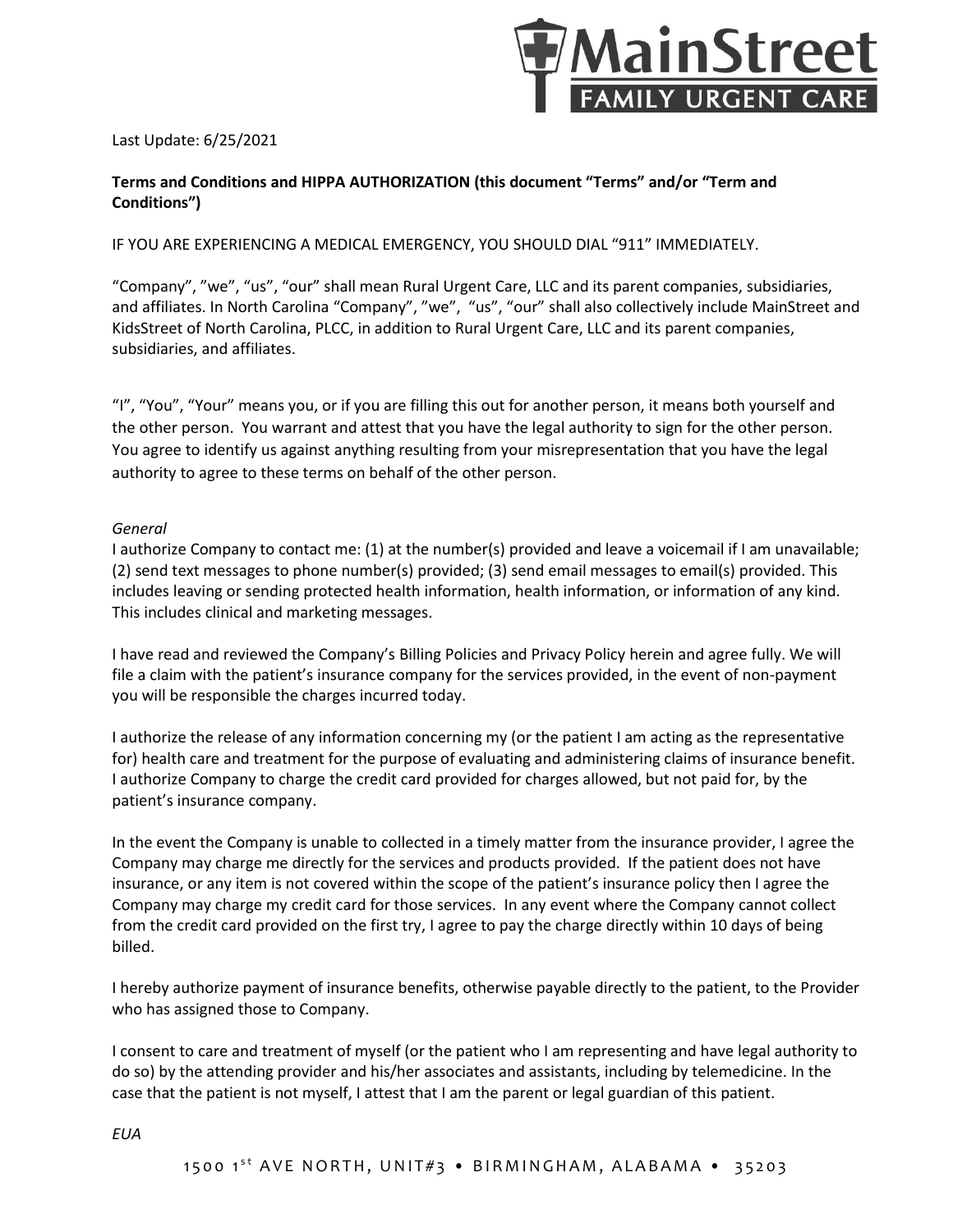

In the event that the patient's treament or visit

involves the use of a test or treatment or other item with an EUA, I consent to the use of that item and agree that I will obatin all required information prior to use of the items and provide all requred consents for the use of such EUA item prior to the use of the EUA item.

## *Billing Policy*

You agree to all terms of our billing policy and the billing policy is incorporated herein. You agree we may charge your credit card in accordance with the billing policy herein.

*Limitation of Liability, Indemnification, Release, Waiver* EXCEPT AS PROVIDED BY LAW, AND WITHOUT LIMITATION YOU AGREE:

THE COMPANY, ITS LICENSORS, AND ITS AFFILIATES ARE NEITHER RESPONSIBLE NOR LIABLE FOR ANY DIRECT, INDIRECT, INCIDENTAL, CONSEQUENTIAL, SPECIAL, EXEMPLARY, PUNITIVE, OR OTHER DAMAGES WHATSOEVER (INCLUDING, WITHOUT LIMITATION, THOSE RESULTING FROM LOST PROFITS, UNAUTHORIZED ACCESS OR DISCLOSURE OF YOUR INFORMATION, LOST DATA, OR BUSINESS INTERRUPTION) ARISING OUT OF OR RELATING IN ANY WAY TO THE SITE, COMPANY'S SERVICES, YOUR VISIT, COMPANY WEBSITE CONTENTS, AND/OR ANY LINKED WEBSITE, WHETHER BASED ON WARRANTY, CONTRACT, TORT, OR ANY OTHER LEGAL THEORY AND WHETHER OR NOT ADVISED OF THE POSSIBILITY OF SUCH DAMAGES. YOUR SOLE REMEDY FOR DISSATISFACTION WITH THE SITE, COMPANY'S SERVICES, YOUR VISIT, YOUR TREATMENT, THE SITE CONTENTS AND/OR LINKED WEBSITES IS TO STOP USING THE SITE AND/OR THOSE SERVICES OR SNAPSHOT. TO THE EXTENT ANY ASPECTS OF THE FOREGOING LIMITATIONS OF LIABILITY ARE NOT ENFORCEABLE, THE MAXIMUM LIABILITY OF COMPANY AND ITS LICENSORS TO YOU WITH RESPECT TO YOUR USE OF THE SITE, VISIT, AND OUR SERVICE IS THE GREATER OF: (A) THE FEES PAID TO COMPANY FOR COMPANY'S SERVICES IN THE SIX (6) MONTHS PRIOR TO THE APPLICABLE CLAIM; OR (B) \$100 (ONE HUNDRED DOLLARS). YOU HEREBY AGREE TO WAIVE, TO THE FULLEST EXTENT PERMITTED BY LAW, ALL LAWS THAT LIMIT THE EFFICACY OF SUCH INDEMNIFICATIONS OR RELEASES.

YOU AGREE TO DEFEND, INDEMNIFY, AND HOLD HARMLESS COMPANY, ITS LICENSORS, THEIR RESPECTIVE AFFILIATES AND EACH OF THEIR RESPECTIVE OFFICERS, SHAREHOLDERS, MEMBERS, MANAGERS, OFFICERS, DIRECTORS, EMPLOYEES AND/OR AGENTS FROM AND AGAINST ANY AND ALL RIGHTS, DEMANDS, LOSSES, LIABILITIES, DAMAGES, CLAIMS, CAUSES OF ACTION, ACTIONS, AND SUITS (NO MATTER WHETHER AT LAW OR EQUITY), FEES, COSTS, OR EXPENSES OF ANY KIND WHATSOEVER (INCLUDING ATTORNEYS' FEES AND THE COSTS OF ENFORCING ANY RIGHT TO INDEMNIFICATION HEREUNDER AND THE COST OF PURSUING ANY INSURANCE PROVIDERS) ARISING DIRECTLY OR INDIRECTLY OUT OF OR IN CONNECTION WITH: (I) YOUR USE OR MISUSE OF THE SITE; (II) YOUR VISIT; (III) THE COMPANY'S SERVICES; (IV) ANY COMMUNICATIONS WE HAVE WITH YOU VIA ANY MEDIUM, OR ANY OF THE SITE CONTENTS; (V) YOUR BREACH OF THESE TERMS, BILLING POLICY, OR OUR PRIVACY POLICY; (VI) ANY INFORMATION YOU PROVIDE TO COMPANY, OR ANY EMPLOYEE OR CUSTOMER SERVICE AGENT VIA COMPANY'S SERVICES (INCLUDING, WITHOUT LIMITATION, YOUR RIGHT TO AND RIGHT TO SHARE OR DISCLOSE SUCH INFORMATION); AND/OR (VII) ANY NEGLIGENT (INCLUDING GROSS NEGLIGENCE) OR WRONGFUL ACT OR OMISSION (INCLUDING ANY INTENTIONAL ACT, FRAUD, WILLFUL MISCONDUCT OR VIOLATION OF APPLICABLE LAWS, RULES OR REGULATIONS) BY YOU IN YOUR USE OR MISUSE OF THE SITE, COMPANY'S SERVICES, YOUR VISIT, OR ANY OF THE SITE CONTENTS, INCLUDING WITHOUT LIMITATION, INFRINGEMENT, VIOLATION OR MISAPPROPRIATION OF THIRD PARTY INTELLECTUAL PROPERTY, PROPRIETARY AND/OR PRIVACY RIGHTS.

YOU HEREBY AGREE YOU ARE FULLY AND COMPLETELY RELEASING THE COMPANY AND ANY OF ITS PROVIDERS AND EMPLOYEES FROM ANY AND ALL PREVIOUS OR CURRENT CLAIM(S) YOU MAY HAVE HAD, ACTIVE OR INACTIVE, FOR ANY SERVICE(S), TREATMENT, OR EVENTS PRIOR TO TODAY'S DATE.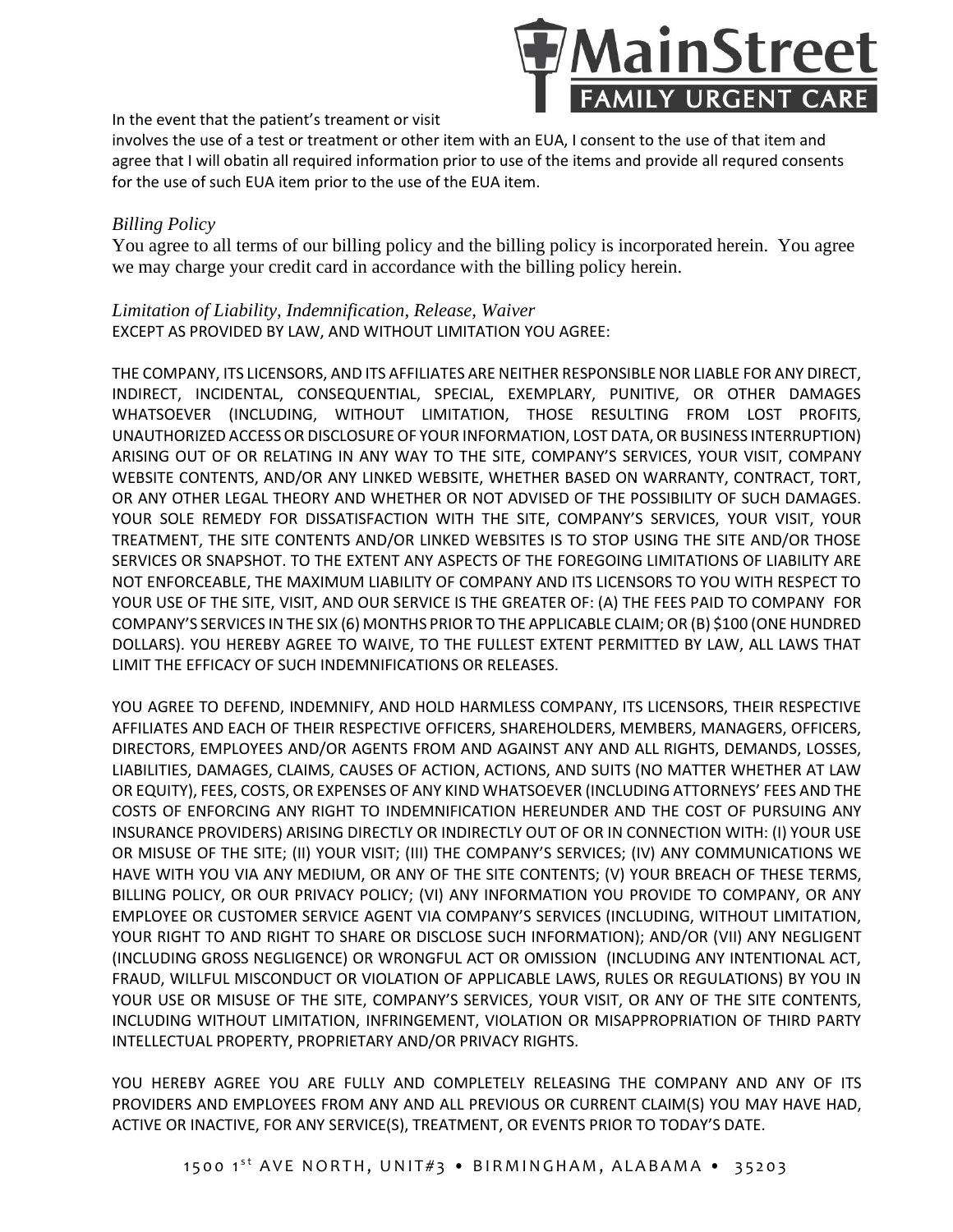

#### *Limitations on Third Party Rights*

Unless expressly stated in these Terms to the contrary, nothing herein is intended to confer any rights or remedies on any persons other than you, Company, its licensors and their respective affiliates. Nothing in these Terms is intended to relieve or discharge the obligation or liability of any third persons to you, Company, its licensors, and their respective affiliates, nor shall any provision give any third parties any right of subrogation or action against you, Company, its licensors and their respective affiliates. Without limiting the generality of the foregoing, all disclaimers and limitations of liabilities in these Terms are also for the benefit of Company's licensors and intended third-party beneficiaries hereunder.

#### *Assignment*

You may not assign, transfer, or delegate these Terms of Use (including your Account) or any part thereof without Company's prior written consent. Company may freely transfer, assign, or delegate all or any part of these Terms, and any rights or duties hereunder or thereunder. These Terms will be binding upon and inure to the benefit of the heirs, successors, and permitted assignees of the parties.

## *Governing Law and Jurisdiction*

All matters relating to the Site, Company's services and these Terms, and any dispute or claim arising therefrom or related thereto (in each case, including non-contractual disputes or claims), shall be governed by and construed in accordance with the internal laws of the State of Alabama without giving effect to any choice or conflict of law provision or rule (whether of the State of Alabama or any other jurisdiction).

Subject to Company's right to require arbitration, any legal suit, action, or proceeding arising out of, or related to, these Terms, Company's services or the Site shall be instituted exclusively in the federal courts of the United States or the courts of the State of Alabama, in each case located in the City of Birmingham and County of Jefferson, although we retain the right to bring any suit, action, or proceeding against you for breach of these Terms in your country or jurisdiction of residence or any other relevant country or jurisdiction. You waive any and all objections to the exercise of jurisdiction over you by such courts and to venue in such courts.

## *Arbitration and Mediation*

Company and you agree that the Company may, at Company's sole discretion, chose that any claim, controversy or dispute arising out of or relating to these Terms, the Site and/or Company's services or any alleged breach, violation or default of these Terms, the Site and/or Company's services, together with all other claims, controversies or disputes of any nature whatsoever, including but not limited to all claims based in tort, fraud, contract, equity, state law, and/or federal law, shall, upon notice by either party to the other party, be resolved and settled by binding arbitration administered by the American Arbitration Association in accordance with its Commercial Arbitration Rules. To the fullest extent permitted by law, each party agrees that it will not seek and hereby expressly waives any and all rights to or for punitive or exemplary damages as to any claim. All claims shall, as a condition precedent to arbitration, first be submitted to a minimum of one half day of nonbinding mediation, unless the parties mutually agree otherwise. If a party initiates arbitration without first complying with this mandatory mediation provision, either party may file a motion in a court of competent jurisdiction to compel mediation, and the Court must order the parties to participate in the mediation. Agreements reached in mediation shall be enforceable as a settlement agreement in any court having jurisdiction thereof. Any such mediation or arbitration shall be conducted in the English language and take place in Birmingham, Alabama. The parties agree that any dispute subject to arbitration shall not be adjudicated as a class action or a consolidated class arbitration proceeding either in court or under the rules of the American Arbitration Association. The right of any party to pursue a class action for any dispute subject to arbitration shall be waived to the fullest extent permitted by law. The arbitrator's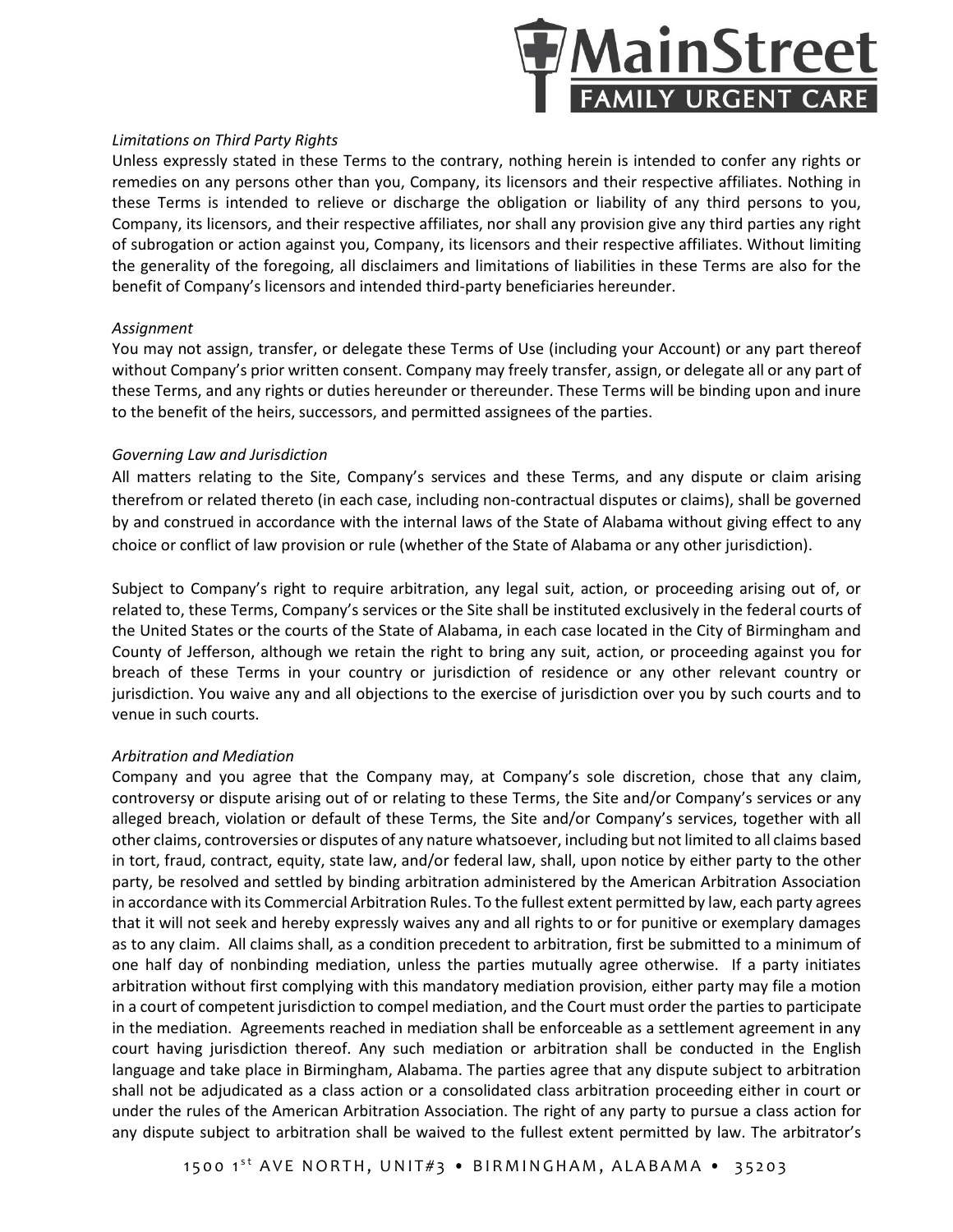decision and award shall be final, binding on the parties,



and non-appealable, and may be entered in any court of competent jurisdiction to enforce it. Each party shall bear its own costs, attorney fees and expenses incurred, and the parties shall split evenly all American Arbitration Association fees, administrative fees, arbitrator fees, mediation fees, hearing fees, and postponement/cancellation fees incurred through any mediation or arbitration. Notwithstanding the provisions of this Arbitration Provision, in the event a breach, violation or default of these Terms of Use (or any of its terms) is alleged, Company shall have the option to seek injunctive relief in any court of competent jurisdiction barring further breach or violation of these Terms of Use pending arbitration. In the event any provision of this binding arbitration provision is held to be invalid, illegal or unenforceable for any reason and in any respect, such invalidity, illegality, or unenforceability shall in no event affect, prejudice or disturb the validity of the remainder of this Arbitration Provision, which shall be and remain in full force and effect, enforceable in accordance with its terms. BY AGREEING TO THESE TERMS, MEMBER GIVES UP THE RIGHT TO GO TO COURT AND THE RIGHT TO TRIAL BY JURY AND EXPRESSLY ACKNOWLEDGES AND UNDERSTANDS THAT HIS OR HER RIGHTS AND REMEDIES WILL BE DETERMINED BY AN ARBITRATOR AND NOT BY A JUDGE OR JURY. THE PARTIES UNDERSTAND THAT A DETERMINATION BY AN ARBITRATOR IS AS ENFORCEABLE AS ANY ORDER AND IS SUBJECT TO VERY LIMITED REVIEW BY A COURT. YOU AGREE THAT THIS WAIVER IS MADE KNOWINGLY, WILLINGLY, AND VOLUNTARILY.

## *Limitation on Time to File Claims*

ANY CAUSE OF ACTION OR CLAIM YOU MAY HAVE ARISING OUT OF OR RELATING TO THESE TERMS, YOUR VISIT, THE SITE OR COMPANY'S SERVICES OR PRODUCTS MUST BE COMMENCED WITHIN ONE (1) YEAR AFTER THE CAUSE OF ACTION ACCRUES; OTHERWISE, SUCH CAUSE OF ACTION OR CLAIM IS PERMANENTLY BARRED.

## *Privacy Policy*

By entering into this Agreement, Member agrees to be bound by Company's Privacy Policy ("Privacy Policy"), which is expressly incorporated into this Agreement by reference and maybe updated by Company at any time without notice. Any and all updates are deemed immediately incorporated into this Agreement.

## *Notice of Privacy Practices*

You acknowledge having access to and reviewing Company's Notice of Privacy Practices which provides information about how the Company and its agents, may use and disclose your protected health information. Our Notice of Privacy Practices is subject to change from time to time. If you have any questions about our Notice of Privacy Practices, please contact the individual identified in the Notice of Privacy Practices.

## *Images and Licenses and Data*

You agree we may collect, store, process, share, and sell images you provide and that we take of you and those with you. This includes uploaded images for your identification, insurance cards, or any image you share with us or upload. You agree we may also capture images of you (live and still images). You agree we may use facial recognition and related technology in relation to your relationship with us and we may share data and images with 3<sup>rd</sup> parties in order to facilitate our processes. You agree the permission and license to do this exists forever and is non-revocable.

You agree we may use your name, profile any images you provide or that we capture, and information about actions you have taken in connection with our service or services we provided. You agree we may do so without any compensation to you.

You agree when you share, post, or upload content that is covered by intellectual property rights on or in connection with our service, you grant us a non-exclusive, transferable, sub-licensable, royalty-free, and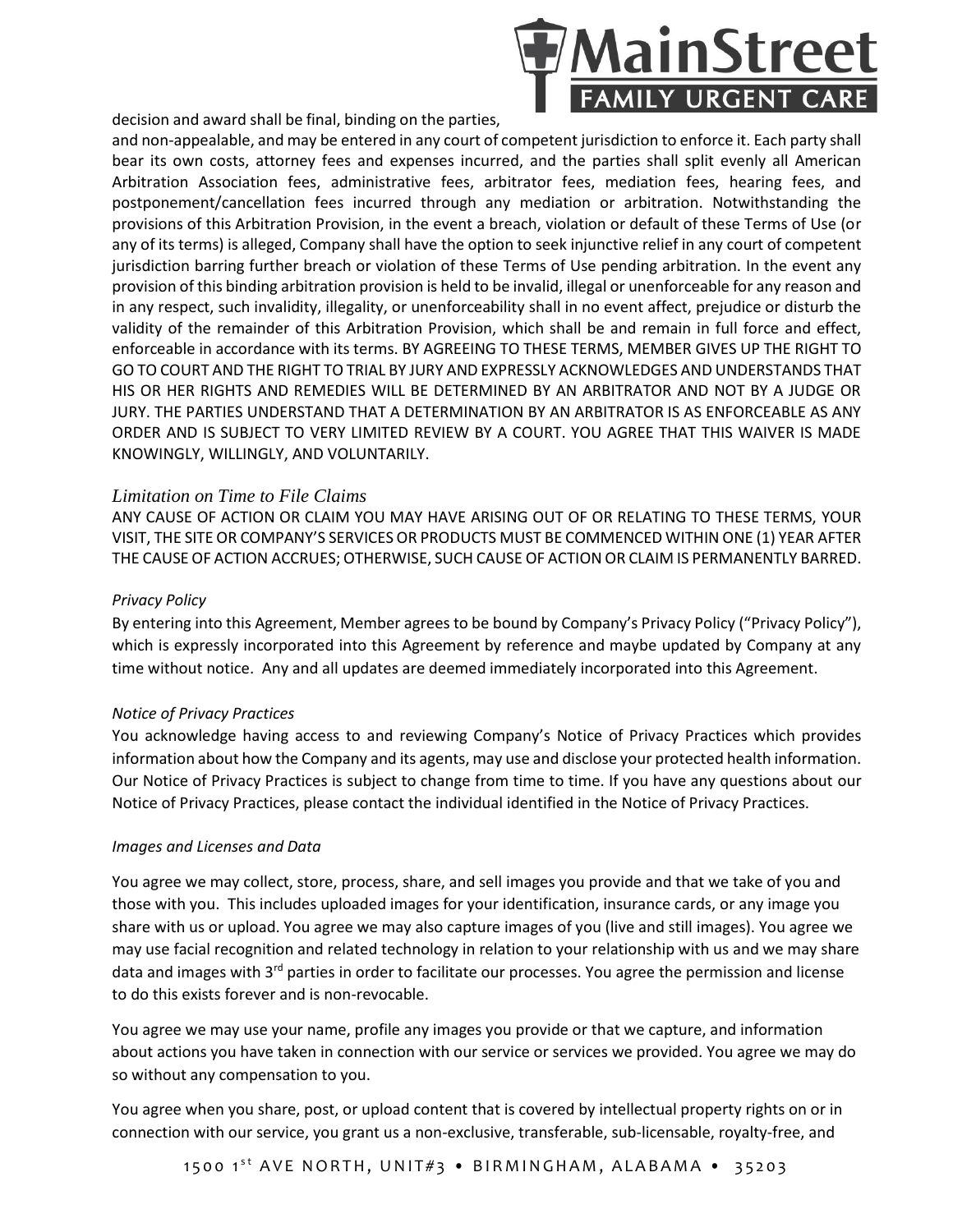

worldwide license to host, use, distribute, modify, run,

copy, publicly perform or display, translate, and create derivative works of your content. This means, for example, that if you share a photo or you are captured by a camera at our clinics you give us permission to store, copy, and share it with others such as service providers that support our service. You agree this license shall exist for as long as you may have intellectual property right for any covered property.

We use location-related information-such as your current location, where you live, the places you like to go, and the businesses and people you're near-to provide, personalize and improve our services and data. You agree we may capture and share and utilize this information. You agree we may share this information with 3<sup>rd</sup> parties. Location-related information can be based on things like precise device location, IP addresses, and information from the information you provide to us online.

#### **HIPAA AUTHORIZATION**

By checking the box on the registration page, clicking "accept," registering for an account, or otherwise entering into this authorization online, I hereby authorize Rural Urgent Care, LLC ("RUC") to use and to disclose any information relating to my relationship with RUC, including protected health information ("PHI"), for the purpose of:

- Marketing services and products to me that may be of interest. For example, RUC may partner with advertisers whose banner ads would appear while you are completing the enrollment process or at other times while you are online.
- RUC may also share your information with advertisers or data intermediators.
- Research involving your PHI, including but not limited to, artificial intelligence, machine learning, medical and academic research.
- In order to serve our mission of bringing healthcare to ever smaller communities, we must look for many ways to support efforts in smaller and smaller locations. To that end, RUC may use and to disclose any information relating to my relationship with RUC, including protected health information for the purpose of selling your PHI, for which RUC will receive remuneration.
- We may text or email PHI to the email and phone numbers you provide, and you agree we may do so
- We may call and leave messages with PHI at the phone number(s) you provide or send texts with PHI to the phone number(s) you; we may send emails with PHI to the email address(s) you provide.
- We may mail PHI to any address you provide.

The persons or classes of persons and entities authorized to receive my PHI include advertisers, drug manufacturers, data aggregators, researchers, medical device manufacturers, healthcare companies, entities related to artificial intelligence and machine learning, vendors supporting RUC business, those having access to the phone number(s) and email address(es) I have provided, those with access to mailing address(es) I have provided, and marketing companies.

## **PLEASE NOTE THAT RUC WILL RECEIVE COMPENSATION FROM ADVERTISERS AND OTHERS NOTED ABOVE AS PART OF THIS ARRANGEMENT.**

This authorization is made concurrently with my acceptance of the Terms and, unless revoked as set forth below, will expire at your written notification of a termination of your relationship with RUC ("Expiration Date").

I understand that I can revoke this authorization at any time by sending written notice. I understand that after termination, this authorization shall be revoked, except to the extent we have already taken some action before the revocation, including selling your PHI, in reliance upon the authorization. I understand that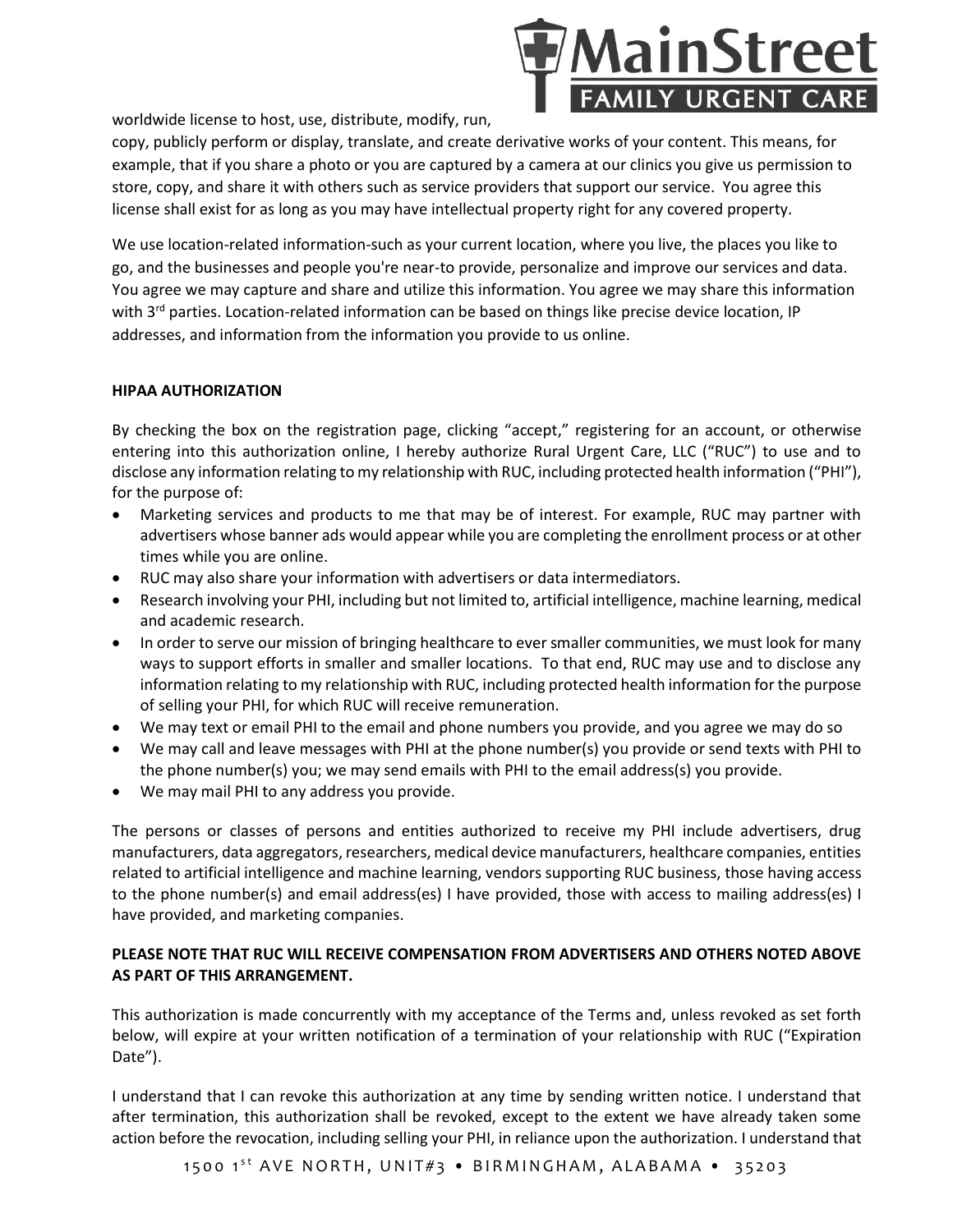

that any termination or revocation I send is only

applicable to the authorizations in place at the time of our receipt of the termination and not to future authorizations. If I have sent a termination notice as provided for herein prior to today's date, I direct that termination is now null and void and withdrawn and had no bearing on this new authorization.

I understand that the information disclosed pursuant to this authorization is subject to use and potential redisclosure by the advertisers and other recipients who receive my information, and that once my information is shared with advertisers and other 3<sup>rd</sup> party recipients, it may be no longer be protected by HIPAA or other laws regulating the privacy and security of protected health information.

I also understand that I have the right to refuse to agree to this this authorization, and I understand that a Provider may not condition treatment on my agreeing to this authorization; however, if I do not agree to this authorization, I agree I will not use any of RUC online tools such as online registration or the patient portal (and if I do it constitutes acceptance of this authorization); however, I may continue my relationship with a Provider even if I do not use RUC online tools such as online registration or the patient portal. I understand that this authorization is entirely voluntary.

This authorization is continuing in nature and is to be given full force and effect to allow the use and disclosure any and all of the information described above after the date of this authorization until the Expiration Date.

**YOU ARE ENTITLED TO A COPY OF THIS AUTHORIZATION AFTER YOU COMPLETE IT. IF YOU WOULD LIKE A COPY, PRINT THIS SCREEN AFTER EXECUTION, ASK FOR A COPY, OR CONTACT US IF YOU WOULD LIKE A COPY EMAILED TO YOU BY RUC.**

**IMPORTANT: IF YOU ARE COMPLETING THIS AUTHORIZATION ON BEHALF OF AN INDIVIDUAL, YOU AGREE THAT YOU HAVE COMMUNICATED THESE TERMS TO THAT INDIVIDUAL, TO THE EXTENT POSSIBLE, AND THAT YOU ARE AUTHORIZED TO ACCEPT OR DECLINE THIS AUTHORIZATION ON THEIR BEHALF. YOU AGREE TO INDEMNIFY AND HOLD HARMLESS RUC FOR ANY AND ALL DAMAGES, COSTS, EXPENSES, LIABILITIES, FINES, PENALTIES, JUDGMENTS, COURT COSTS, AND REASONABLE ATTORNEY'S FEES THAT ARISE OUT OF YOUR FAILURE TO COMPLY WITH THE FOREGOING PROVISION.**

**There may be additional HIPAA authorizations in this documents and you authorize those as well.**

Send written HIPAA authorization terminations or copy requests to RUC 1500 1st Ave North, Unit#3 Birmingham AL 35203

#### *Texting and Email and Phone and Mailing Addresses*

You agree we may text and email you in connection with the services we provide or your relationship with us. These texts and email maybe related to the services or be marketing related, and you agree to revied both. You agree and authorize that we may include your PHI on these texts and emails. You agree we may call you on the number(s) you provide. You agree and authorize that we may leave PHI at the number(s) you provide. You agree we may mail you at the address(es) you provide. You agree and authorize that we may send PHI to the addresses(s) you provide. You agree we may market to you at the phone numbers, email address(es), and mailing address(es) you provide, including texting. You agree we may share or sell or other wise utilize the phone numbers, email address(es), and mailing address(es) you provide.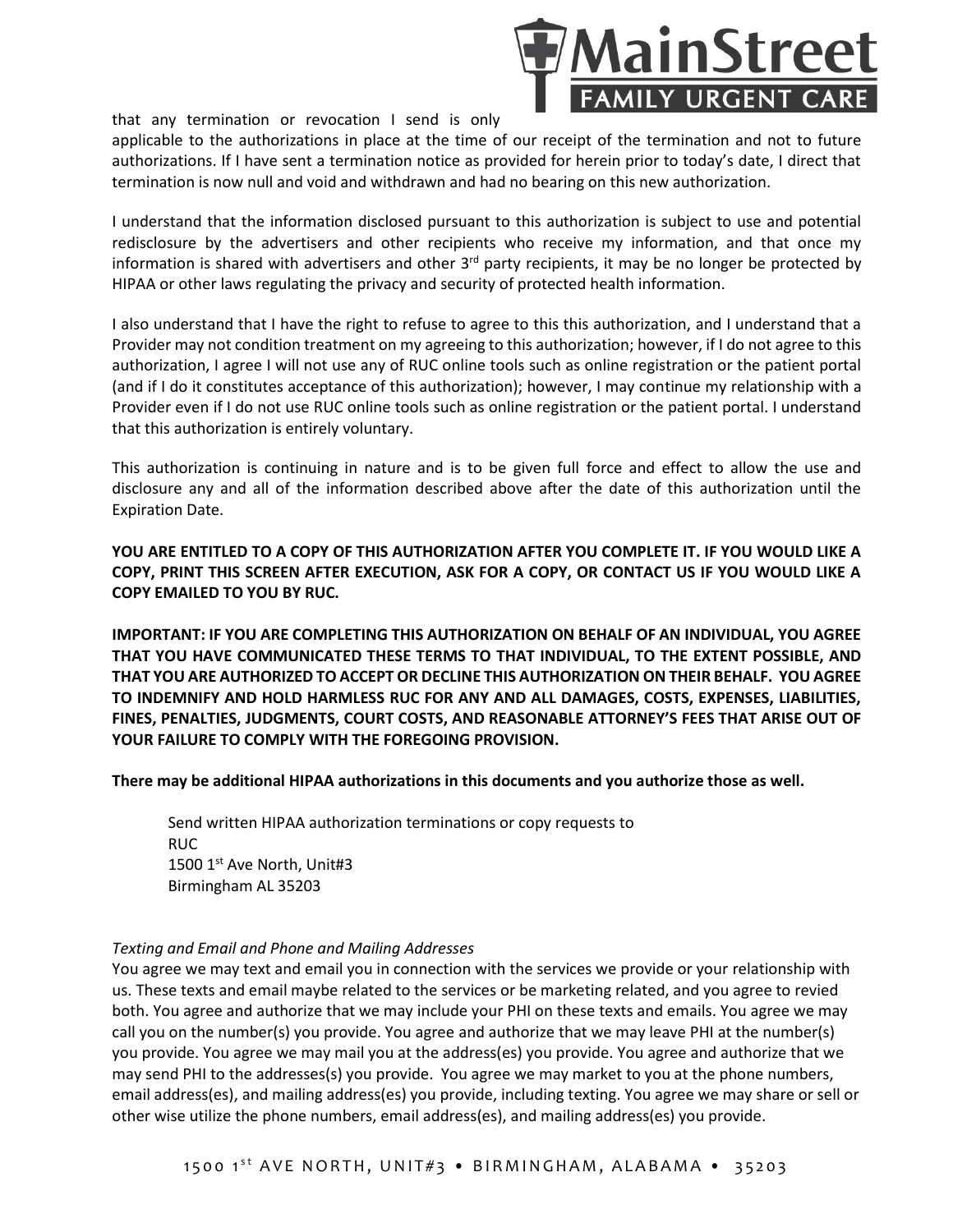

#### *Attorney in Fact*

To the extent that the HIPAA, privacy, data, intellectual property, or any other release or authorization herein is considered by us as insufficient, or is voided in any way, you hereby irrevocably appoint us to act as your attorney in fact in order to provide ourselves with such authorization or releases in any form we may need to be in compliance or fully released to our satisfaction. You irrevocably appoint us to act as your attorney in fact in order to provide ourselves with any such authorization, agreements, settlements, or waivers in any form we may need to be in compliance with any rules, ruling, laws, or related requirements from any governmental, regulatory, or healthcare body (such as an insurance company) on any data security, data breach, privacy, HIPAA, intellectual property, or other related matters including intellectual property licenses.

#### *Compliance*

Any provision of law or regulation or judicial or administrative interpretation of same that invalidates, or otherwise is inconsistent with the terms of this Agreement that, in the reasonable judgment of either party, would cause one or both parties to be in violation of law or regulation shall be deemed to have suspended that terms of this Agreement; provided, however, that the parties shall exercise their best efforts to accommodate the terms and intent of this Agreement to the greatest extent possible consistent with the requirements of law and regulations. The parties agree the Company shall be the final arbiter of what is consentient with the spirit and intent of this Agreement and you agree to proceed and be bound by the Company's interpretation and substitute terms.

#### *Severability*

If any part, term or provision of this Agreement, or related agreements, is held by a court of competent jurisdiction to be illegal or unenforceable, the remaining portions or provisions of this Agreement shall not be affected, and the rights and obligations of the parties shall be construed and enforced as if this Agreement did not contain the particular part, term or provision held to be invalid, unless to do so would contravene the present valid and legal intent of the parties. In the event of any such event, the parties shall exercise their best efforts to accommodate the terms and intent of this Agreement to the greatest extent possible and as acceptable to said court. The parties agree the Company shall be the final arbiter of what is consentient with the spirit and intent of this Agreement and the you agree to proceed and be bound by the Company's interpretation and substitute terms.

#### *Survival*

All provisions of this Agreement that by their nature or express terms survive the expiration or termination of this Agreement, shall survive such expiration or termination.

## *Conflict*

In the event of a conflict(s) within this document or with other documents, you agree that the Company shall be permitted to make the determination of the controlling language and the associated interpretation. You agree to be bound by our decision and interpretation.

#### *Electronic Signatures*

Each party agrees that this Agreement and any other documents to be delivered in connection herewith may be electronically signed, and that any electronic signatures appearing on this Agreement or such other documents are the same as handwritten signatures for the purposes of validity, enforceability, and admissibility.